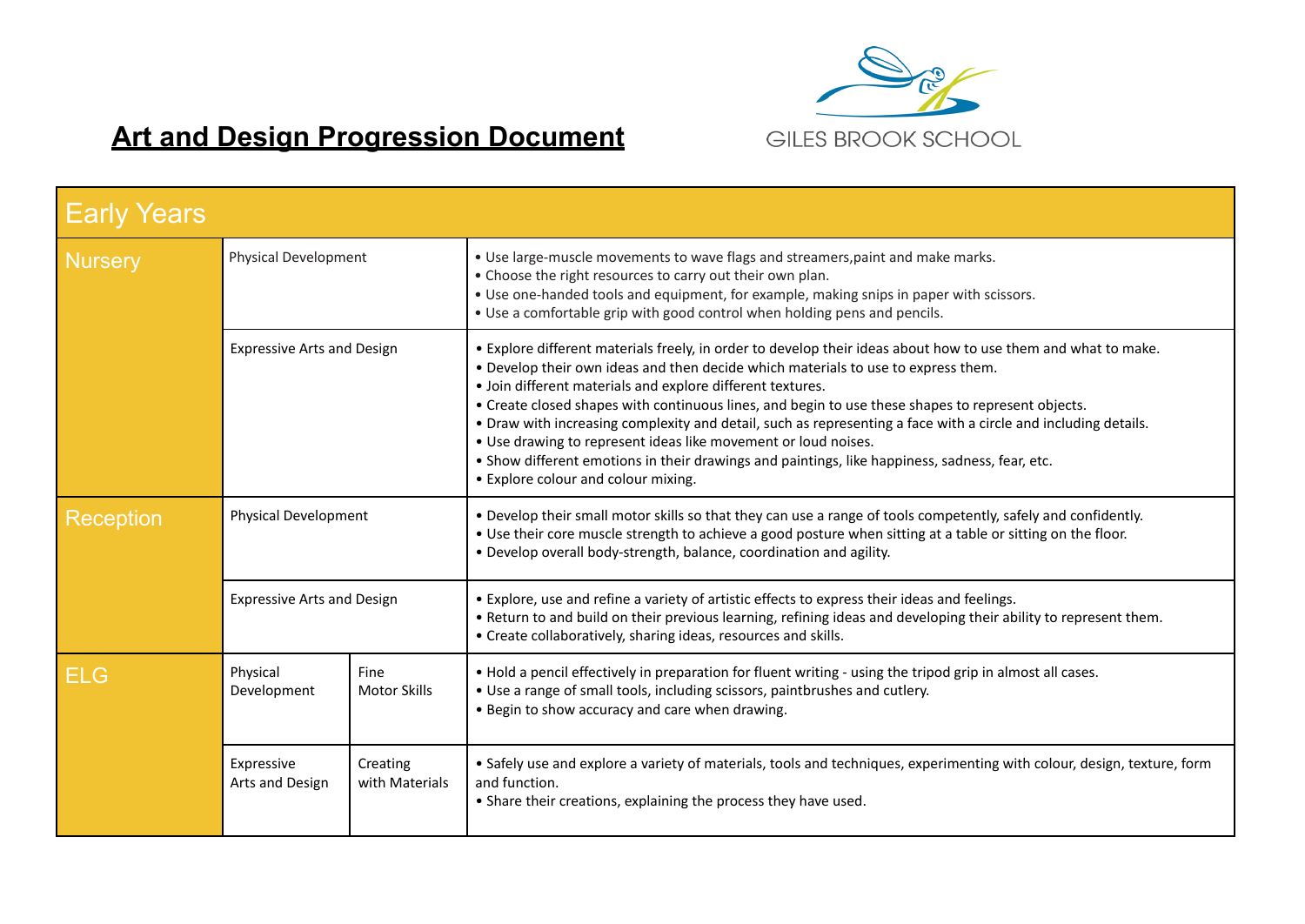| <b>Working Artistically</b> |                                                                                                                                                                                                                                                                                                                                                                                      |                                                                                                                                                                                                                                                                                                           |                                                                                                                                                                                                                                                                                                            |                                                                                                                                                                                                                                                                                                                                                                                                                              |                                                                                                                                                                                                                                                                                                                                                                                                                        |                                                                                                                                                                                                                                                                                                                                                                                                                        |  |
|-----------------------------|--------------------------------------------------------------------------------------------------------------------------------------------------------------------------------------------------------------------------------------------------------------------------------------------------------------------------------------------------------------------------------------|-----------------------------------------------------------------------------------------------------------------------------------------------------------------------------------------------------------------------------------------------------------------------------------------------------------|------------------------------------------------------------------------------------------------------------------------------------------------------------------------------------------------------------------------------------------------------------------------------------------------------------|------------------------------------------------------------------------------------------------------------------------------------------------------------------------------------------------------------------------------------------------------------------------------------------------------------------------------------------------------------------------------------------------------------------------------|------------------------------------------------------------------------------------------------------------------------------------------------------------------------------------------------------------------------------------------------------------------------------------------------------------------------------------------------------------------------------------------------------------------------|------------------------------------------------------------------------------------------------------------------------------------------------------------------------------------------------------------------------------------------------------------------------------------------------------------------------------------------------------------------------------------------------------------------------|--|
|                             | Year 1                                                                                                                                                                                                                                                                                                                                                                               | Year <sub>2</sub>                                                                                                                                                                                                                                                                                         | Year <sub>3</sub>                                                                                                                                                                                                                                                                                          | Year <sub>4</sub>                                                                                                                                                                                                                                                                                                                                                                                                            | Year <sub>5</sub>                                                                                                                                                                                                                                                                                                                                                                                                      | Year <sub>6</sub>                                                                                                                                                                                                                                                                                                                                                                                                      |  |
| <b>Skills and</b>           | Pupils should be taught to:                                                                                                                                                                                                                                                                                                                                                          |                                                                                                                                                                                                                                                                                                           | Pupils should be taught to:                                                                                                                                                                                                                                                                                |                                                                                                                                                                                                                                                                                                                                                                                                                              |                                                                                                                                                                                                                                                                                                                                                                                                                        |                                                                                                                                                                                                                                                                                                                                                                                                                        |  |
| <b>Techniques</b>           | • use a range of materials creatively to design<br>and make products<br>• use drawing, painting and sculpture to<br>develop and share their ideas, experiences<br>and imagination                                                                                                                                                                                                    |                                                                                                                                                                                                                                                                                                           | • create sketch books to record their observations and use them to review and revisit ideas<br>• improve their mastery of art and design techniques including drawing, painting and sculpture with a<br>range of materials (for example, pencil, charcoal, paint, clay)                                    |                                                                                                                                                                                                                                                                                                                                                                                                                              |                                                                                                                                                                                                                                                                                                                                                                                                                        |                                                                                                                                                                                                                                                                                                                                                                                                                        |  |
|                             | • develop a wide range of art and design<br>techniques in using colour, pattern, texture,<br>line, shape, form and space                                                                                                                                                                                                                                                             |                                                                                                                                                                                                                                                                                                           |                                                                                                                                                                                                                                                                                                            |                                                                                                                                                                                                                                                                                                                                                                                                                              |                                                                                                                                                                                                                                                                                                                                                                                                                        |                                                                                                                                                                                                                                                                                                                                                                                                                        |  |
| Creating<br>Ideas -         | Work from observation<br>and known objects<br>Handa's surprise -<br>observational drawings -<br>fruit<br>Use imagination to form<br>simple images from given<br>starting points or a<br>description (Picasso<br>surreal face building)<br>Begin to collect ideas in a<br>sketchbook<br>Work with different<br>materials e.g. clay,<br>pastels, felt tips, pencils,<br>paint, collage | Work from observation<br>and known objects<br>Use imagination to<br>form more detailed<br>images from given<br>starting points or a<br>description<br>Continue/add to<br>collected ideas in a<br>sketchbook<br>Work with different<br>materials<br>Begin to think what<br>materials best suit the<br>task | Develop sketch books<br>Use a variety of ways to<br>record ideas including<br>iPads<br>Develop artistic/visual<br>vocabulary to discuss<br>work<br>Begin to reflect suggest<br>improvements to own<br>work<br>Experiment with a wider<br>range of materials<br>Present work in a variety<br>of guided ways | Continue to develop<br>sketch books<br>Use a variety of ways to<br>record ideas including<br>digital cameras and iPads<br>Develop artistic/visual<br>vocabulary to discuss<br>work<br>Begin to reflectively<br>suggest improvements to<br>own work and highlight<br>the strengths in others<br>Experiment with a wider<br>range of materials<br>Present work in a variety<br>of ways, moving away<br>from guided suggestions | Select and develop ideas<br>confidently, using<br>suitable materials<br>confidently<br>Improve quality of<br>sketchbook with mixed<br>media work and<br>annotations<br>Select own images and<br>starting points for work<br>Develop artistic/visual<br>vocabulary when talking<br>about own work and that<br>of others<br>Begin to explore<br>possibilities, using and<br>combining different<br>styles and techniques | Select and develop ideas<br>confidently, using<br>suitable materials<br>confidently<br>Improve quality of<br>sketchbook with mixed<br>media work and<br>annotations<br>Select own images and<br>starting points for work<br>Develop artistic/visual<br>vocabulary when talking<br>about own work and that<br>of others<br>Begin to explore<br>possibilities, using and<br>combining different<br>styles and techniques |  |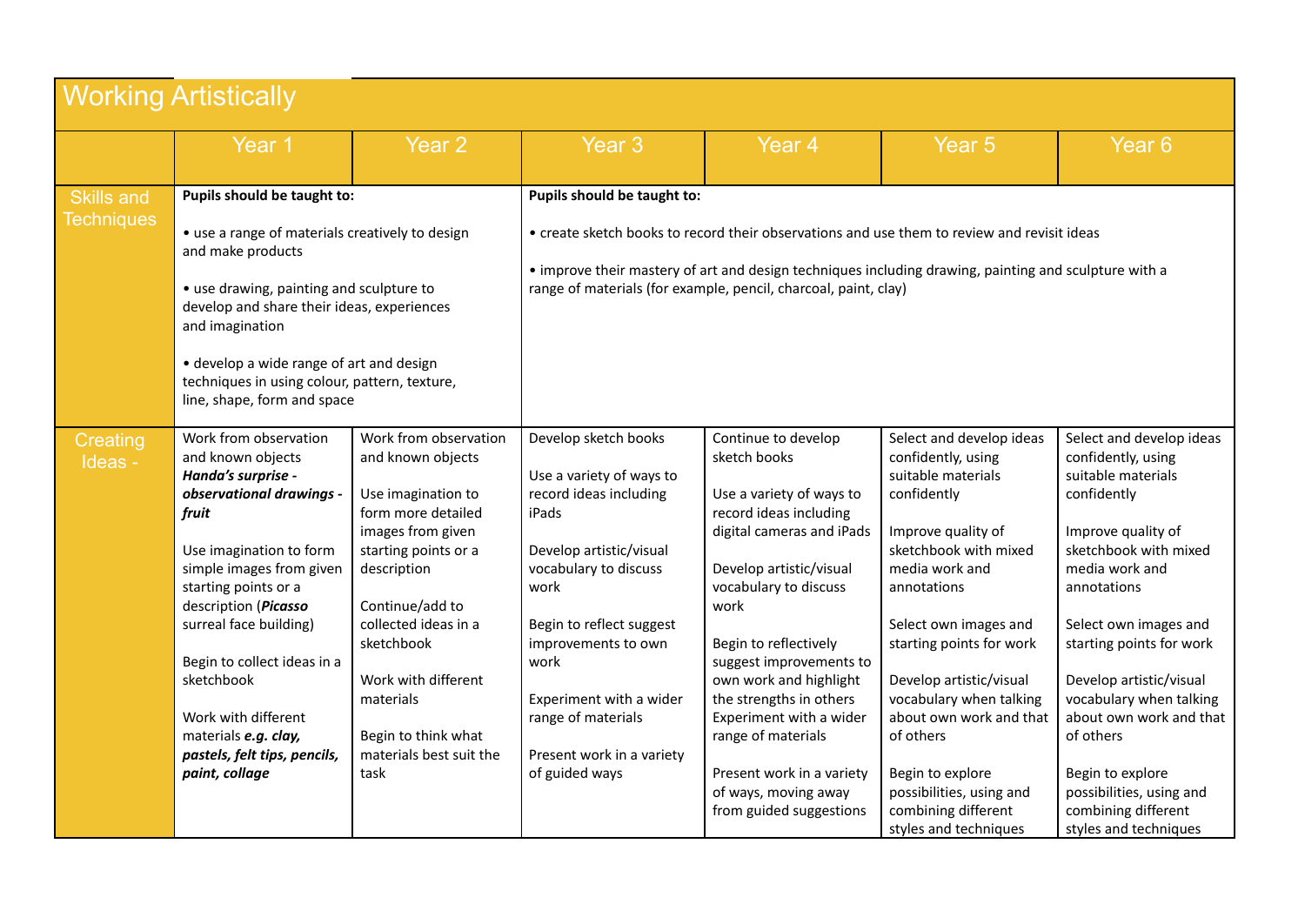| <b>Drawing</b>  | To control lines to create   | To control lines to         | Use sketchbooks to record  | Use sketchbooks to         | Use first hand           | Use first hand               |
|-----------------|------------------------------|-----------------------------|----------------------------|----------------------------|--------------------------|------------------------------|
| and Mark        | simple drawings              | create more detailed        | drawings from              | record drawings from       | observations using       | observations using           |
| <b>Making</b>   | from observations - fruit    | drawings                    | observation                | observation                | different viewpoints,    | different                    |
|                 |                              | from observations -         |                            |                            | developing more          | viewpoints, developing       |
|                 | Use thick felt tip           | <b>Dinosaurs, Nocturnal</b> | Experiment with different  | Experiment with            | abstract                 | more abstract                |
|                 | pens/chalks/charcoal/        | <b>Animals</b>              | tones using graded pencils | different tones using      | representations          | Representations -            |
|                 | wax crayon/Pastel -          |                             | (2H, H, HB, B, 2B)         | graded pencils (3H, 2H,    |                          | landmark weaving             |
|                 | <b>Picasso</b>               | Use chalks and pastels      |                            | H, HB, B, 2B, 3B) Extend   | Introduce perspective,   |                              |
|                 |                              | on darker background        | Include increased detail   | where possible.            | fore/back and middle     | Consciously consider         |
|                 | Hold a large paint brush     | papers (highlighting the    | within work                |                            | ground                   | perspective, fore/back       |
|                 | correctly - Picasso          | lighter colours as          |                            | Include increased detail   |                          | and middle ground            |
|                 |                              | opposed to adding the       | Draw using a variety of    | within work                | Use a range of drawing   |                              |
|                 | Make marks using paint       | dark) - Nocturnal           | tools and on a range       |                            | mediums on a range of    | Investigate proportions      |
|                 | with a variety of tools eg.  | <b>Animals</b>              | surfaces (paint, chalk,    | To study and draw          | self-produced            | (links to facial features)   |
|                 | corks, fruit, cotton wool,   |                             | charcoal, pastel and pen)  | outlines of 2D forms,      | backgrounds              |                              |
|                 | leaves, sticks - links to    | Consider consistency        |                            | ready for 3D               |                          | Use a range of mediums       |
|                 | printing                     | when applying paint -       | Use a variety of brushes   | representation.            | Work indoors and         | on a range of                |
|                 |                              | dinosaurs                   | and experiment with ways   |                            | outdoors                 | self-produced                |
|                 | Colour/paint within own      |                             | of marking with them       | Draw in a range of scales  |                          | backgrounds                  |
|                 | drawn lines                  | Colour within the           |                            |                            | Show total qualities     |                              |
|                 |                              | drawn line                  |                            | Draw using a variety of    | using cross hatching and | Work indoors and             |
|                 | Draw on smaller and          |                             |                            | tools and surfaces         | side strokes,            | outdoors                     |
|                 | larger scales                | Draw on smaller and         |                            | (paint, pastel, pen and    |                          |                              |
|                 |                              | larger scales               |                            | ink)                       |                          | Show total qualities         |
|                 | Use of tracing to learn      |                             |                            |                            |                          | using cross hatching,        |
|                 | how to transport own         | Begin to add detail to      |                            | Use a variety of brushes   |                          | pointillism, side strokes,   |
|                 | drawn outlines               | line drawings (Introduce    |                            | and experiment with        |                          | use of rubber to             |
|                 |                              | H, HB and B re: graded      |                            | ways of marking with       |                          | draw/highlight smudged       |
|                 |                              | pencils)                    |                            | them                       |                          | lead - facial expressions    |
|                 |                              |                             |                            |                            |                          |                              |
|                 |                              | Use of tracing - repeat     |                            | Develop shadows to         |                          |                              |
|                 |                              | outline drawings and        |                            | create a spherical image   |                          |                              |
|                 |                              | add more details in a       |                            |                            |                          |                              |
|                 |                              | variety of ways.            |                            |                            |                          |                              |
| <b>Painting</b> | Recognise and name           | Share colour charts to      | Mix and match colours      | Begin to experiment with   | Develop/extend           | Investigate working on       |
| and use         | primary and secondary        | compare variations of       | (create palettes to match  | colour to create more      | watercolour colour       | canvas experiment with       |
| of colour       | Colours (orange, purple      | the same colour - e.g.      | images) Links to shadow    | abstract colour palettes   | exploration techniques   | colour in creating an        |
|                 | and green)                   | green - Dinosaurs           | making.                    | (e.g. blues for leaves)    | (monochromatic           | effect - acrylic paint.      |
|                 |                              |                             |                            |                            | approach extending to    |                              |
|                 | Mix primary colours to       | Create and experiment       | Experiment with            | Experiment with            | one warm, one cool       | <b>Explore using limited</b> |
|                 | make secondary colours -     | with shades of colour       | watercolour, exploring     | watercolour, exploring     | colour added for light   | colour palettes - build on   |
|                 | <b>Reinforced via Year 2</b> | and name some of            | colour to develop shades   | intensity of colour to add | and dark)                | monochromatic                |
|                 | dinosaur                     | these - Dinosaurs           |                            | depth and develop an       |                          | approach extending to        |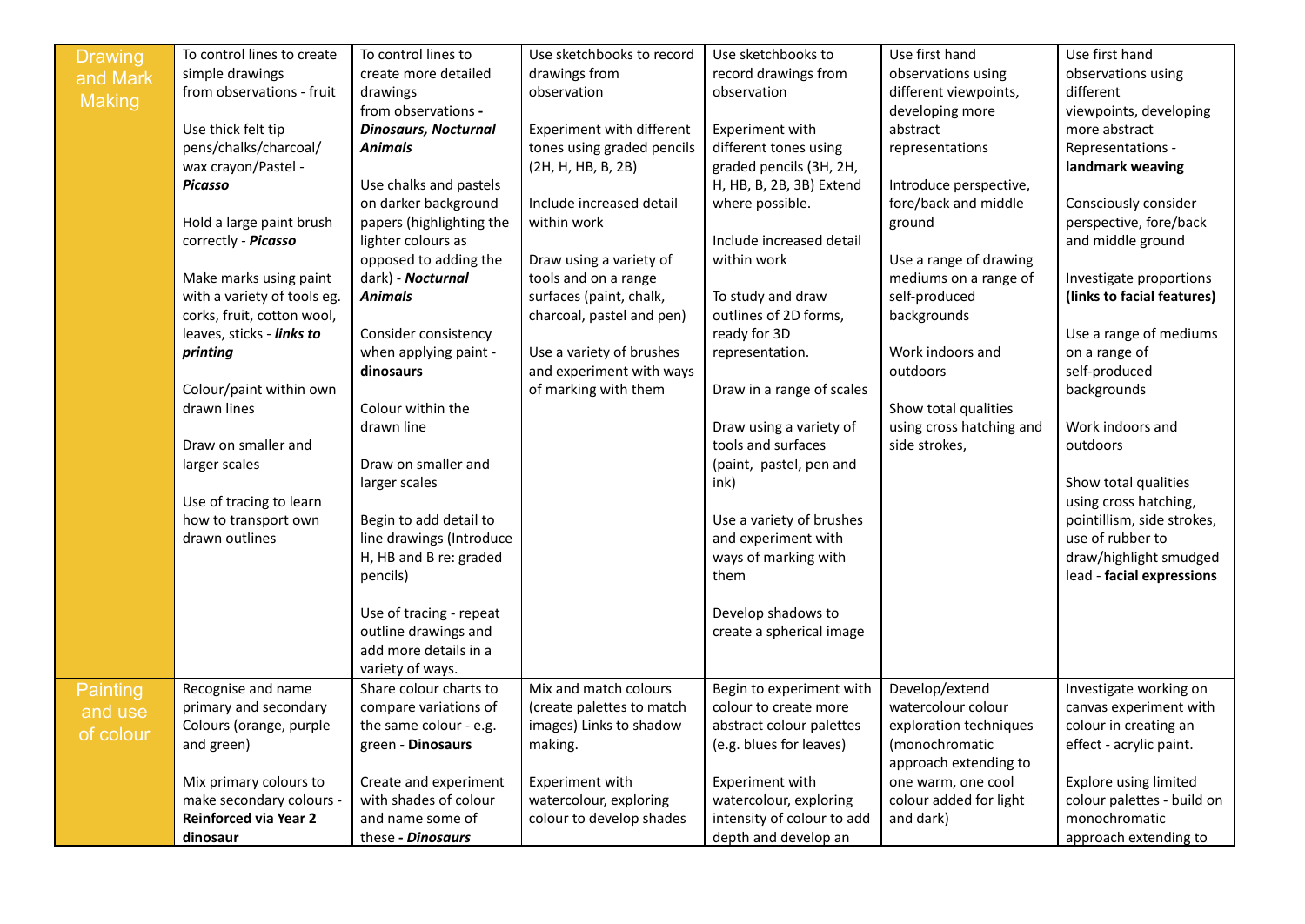|                  | Recognise warm and cold<br>colours - Picasso<br>To know how to mix and<br>create background colour<br>washing (darker colours<br>re: <i>Picasso</i> background)                                                                                                                                                               | Create washes to form<br>backgrounds (conscious<br>colour blending)<br>Explore the relationship<br>between mood and<br>colour<br>Lighten and darken<br>tones using black and<br>white - Dinosaurs                                                                                                      | Consider complementary<br>and opposing colours in<br>creating patterns                                                                                                                                                                                                                  | extended palette of<br>secondary shades<br>(saturation levels)<br>Explore complementary<br>and opposing colours in<br>creating patterns                                                                                                                                               | Mark make with paint<br>e.g. dashes, blocks of<br>colour, strokes, points<br>Develop fine brush<br>strokes                                                                                                                                                                                 | one warm, one cool<br>colour added for light<br>and dark - Screen<br>printing preparation                                                                                                                                                                                                                                          |
|------------------|-------------------------------------------------------------------------------------------------------------------------------------------------------------------------------------------------------------------------------------------------------------------------------------------------------------------------------|--------------------------------------------------------------------------------------------------------------------------------------------------------------------------------------------------------------------------------------------------------------------------------------------------------|-----------------------------------------------------------------------------------------------------------------------------------------------------------------------------------------------------------------------------------------------------------------------------------------|---------------------------------------------------------------------------------------------------------------------------------------------------------------------------------------------------------------------------------------------------------------------------------------|--------------------------------------------------------------------------------------------------------------------------------------------------------------------------------------------------------------------------------------------------------------------------------------------|------------------------------------------------------------------------------------------------------------------------------------------------------------------------------------------------------------------------------------------------------------------------------------------------------------------------------------|
| <b>Printing</b>  | Finger print, sponge<br>print, block print to form<br>patterns, experiment<br>with amounts of paint<br>applied and develop<br>control - fruit/veg<br>printing repeating<br>patterns<br>Teacher-led: Experiment<br>with marbling,<br>investigating how ink<br>floats and changes with<br>movement                              | Develop controlled<br>printing against outline<br>/within cut out shapes -<br>Use boxes to print to<br>explore possibilities -<br>different sized boxes<br>create different lines/<br>shapes/patterns (e.g.<br>matchboxes)-                                                                            | Use simple block shapes<br>formed/cut by children<br>Make string print, create<br>low relief prints with<br>string on cardboard and<br>form repeated patterns<br>which tessellate (mosaic).<br>Form string roller prints to<br>create continuous<br>patterns                            | Use oil-based marbling<br>inks for a transfer print.<br>Blend two or more<br>colours when printing -<br>Solar system<br>Roller and ink printing.<br>Using roller & inks, take<br>prints from existing<br>objects to create<br>textured papers<br>(leaves, fabric,<br>corrugated card) | Create polystyrene<br>printing blocks to use<br>with roller and ink (relief<br>printing) - extend to<br>monoprint (Rainforest<br>collage)<br>Design and create motifs<br>to be turned into printing<br>block images<br>Investigate techniques<br>from paper printing to<br>work on fabrics | Continue exploring<br>monoprinting, extending<br>colour pallet and range<br>on fabric<br>To know how to screen<br>print<br>Experiment with the<br>process of stencil cutting<br>and colour layering -<br>consideration of positive<br>and negative space                                                                           |
| <b>Sculpture</b> | Develop understanding<br>of 2D and 3D in terms of<br>artwork - paintings/<br>sculptures<br>Investigate a range of<br>different materials and<br>experiment with how<br>they can be connected<br>together to form simple<br>structures<br>Look at sculptures and<br>try to recreate them<br>using everyday<br>objects/range of | Develop understanding<br>of 2D and 3D in terms<br>of artwork - paintings/<br>sculptures<br>Investigate clay -<br>scratch and slip, coiling<br>and add textures using<br>tools - Dinosaur models<br>Look at sculptures by<br>known artists and<br>natural objects as<br>starting points for own<br>work | Develop confidence<br>working with clay adding<br>greater detail and texture<br>Add colour once clay is<br>dried<br>Investigate clay -<br>scratch and slip, layering<br>and add attention to<br>detail using textures and<br>tools<br>Use pipe cleaners/wire to<br>create sculptures of | Create work on a larger<br>scale as a group or as<br>smaller pieces<br>To build an armature<br>using shape from original<br>forms (applying mod-roc<br>in modelling) - Egyptian<br><b>Canopic jars</b>                                                                                | Design and create<br>sculpture, both small and<br>large scale<br>Use objects around us to<br>form sculptures<br>Use a variety of wires to<br>create malleable forms<br>(e.g. Floristry wire,<br>chicken wire)                                                                              | Design and create<br>sculpture, both small and<br>large scale<br>Create human forms<br>showing movement (e.g.<br>facial expression), using<br>clay or wire armature<br>Build up 'padded' areas<br>to show muscles or<br>definition to create<br>forms (e.g. on a wire<br>armature with<br>newspaper for muscle<br>and covered with |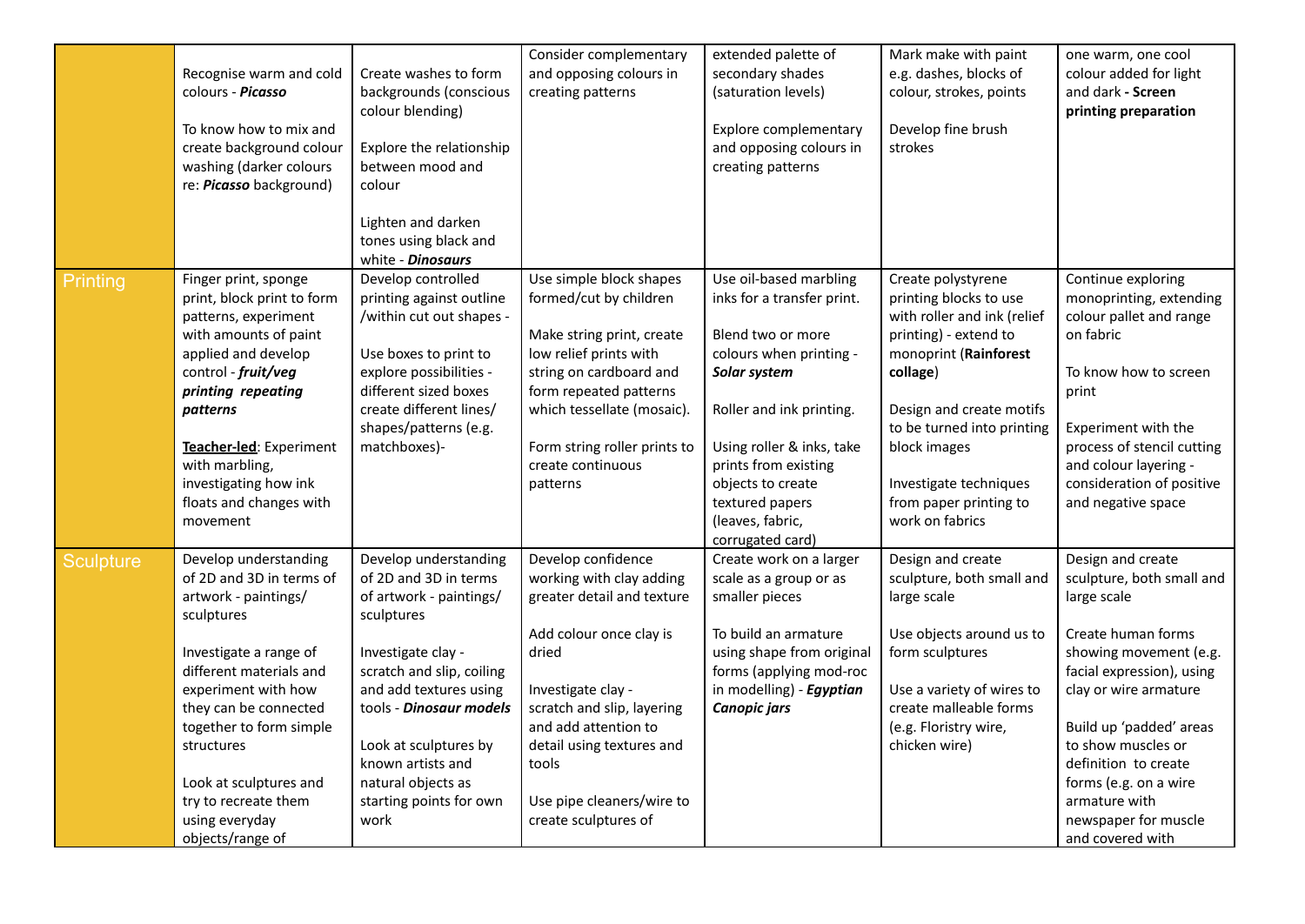|                                      | materials (e.g. Lego, n<br>rolls, pebbles, boxes,<br>bottles, kitchen rolls<br>playdough/plasticine)<br>Investigate clay -<br>pinching, rolling,<br>twisting, smoothing and<br>add textures using tools<br>To use knowledge of the<br>above to create a clay<br>sculpture in the style of a<br>chosen artist.                                                                                                                         |                                                                                                                                                                                                                      | human forms (basic<br>armatures)<br>Explore and understand<br>how mod-roc is used with<br>an armature.                                                                                                                                 |                                                                                                                                                                                                                                                                            |                                                                                                                                                                                                          | mod-roc or using scratch<br>and slip for clay<br>sculpture)                                                                                                                              |
|--------------------------------------|---------------------------------------------------------------------------------------------------------------------------------------------------------------------------------------------------------------------------------------------------------------------------------------------------------------------------------------------------------------------------------------------------------------------------------------|----------------------------------------------------------------------------------------------------------------------------------------------------------------------------------------------------------------------|----------------------------------------------------------------------------------------------------------------------------------------------------------------------------------------------------------------------------------------|----------------------------------------------------------------------------------------------------------------------------------------------------------------------------------------------------------------------------------------------------------------------------|----------------------------------------------------------------------------------------------------------------------------------------------------------------------------------------------------------|------------------------------------------------------------------------------------------------------------------------------------------------------------------------------------------|
| <b>Textile and</b><br>Collage        | Develop collages, based<br>on a simple drawing,<br>using papers and<br>materials (Picasso)<br>Weave using recycled<br>materials - paper, carrier<br>bags, ropes, fabrics -<br>(Seaside theme/items<br>washed up on the shore)<br>Investigate a range of<br>textures through<br>rubbings - rough surface,<br>stones, tree, leaf (coastal<br>textures)<br>Develop tearing, cutting<br>and layering paper to<br>create different effects | Collect natural<br>materials to create a<br>temporary<br>collage (an autumnal<br>tree using<br>sticks/rocks/leaves etc)<br>Simple repeat printed<br>block design using a<br>small fabric swatch (for<br>sketchbooks) | Dye fabrics using tea, red<br>cabbage, beetroot,<br>spinach.<br>Investigate tie-dying<br>Create a collage using<br>fabric as a base<br>Develop individual and<br>group collages, working<br>on a range of scales -<br><b>Stone Age</b> | Explore and collect fabric<br>designs and texture<br>combinations.<br>Sew simple stitches using<br>a variety of threads and<br>wool (running, back,<br>blanket and cross)<br>Use a range of stimuli for<br>collage work, considering<br>abstract ways of showing<br>views. | Introduce fabric block<br>printing<br>Investigate ways of<br>changing fabrics -<br>sewing, cutting, tearing,<br>creasing, knotting, felt<br>making etc.<br>Experiment with circular<br>embroidery frames | Weave using<br>painting/drawing/vista<br>as a stimulus - the<br>natural world<br>(landscapes)<br>Create texture when<br>weaving, using a range of<br>materials/fabrics/wools/t<br>hreads |
| Knowledge<br>about<br><b>Artists</b> | Pupils should be taught:<br>• about the work of a range of artists, craft<br>makers and designers, describing the<br>differences and similarities between different<br>practices and disciplines, and making links to                                                                                                                                                                                                                 |                                                                                                                                                                                                                      | Pupils should be taught:                                                                                                                                                                                                               | • about great artists, architects and designers in history                                                                                                                                                                                                                 |                                                                                                                                                                                                          |                                                                                                                                                                                          |